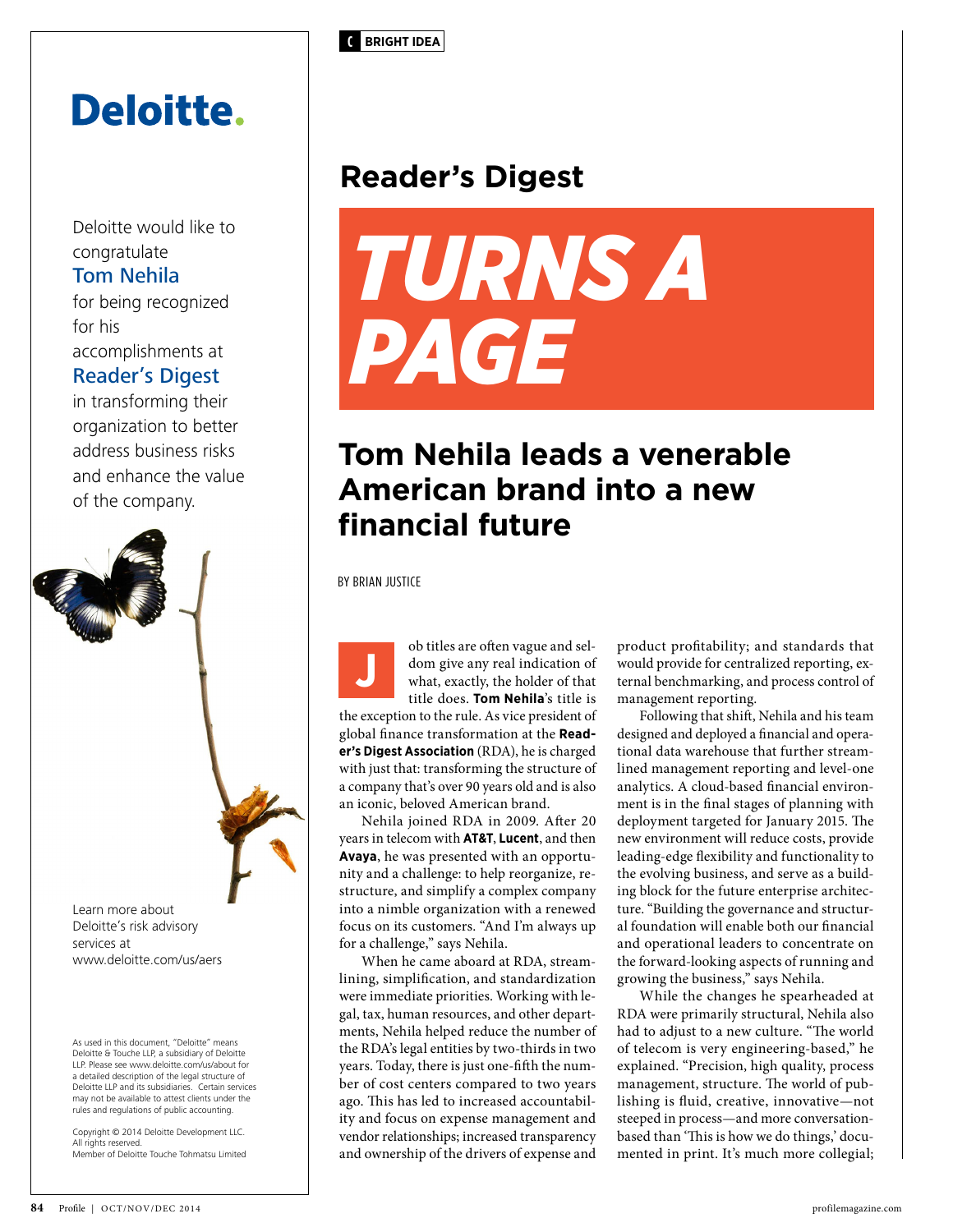

Photo: Bob Carey Photography Photo: Bob Carey Photography